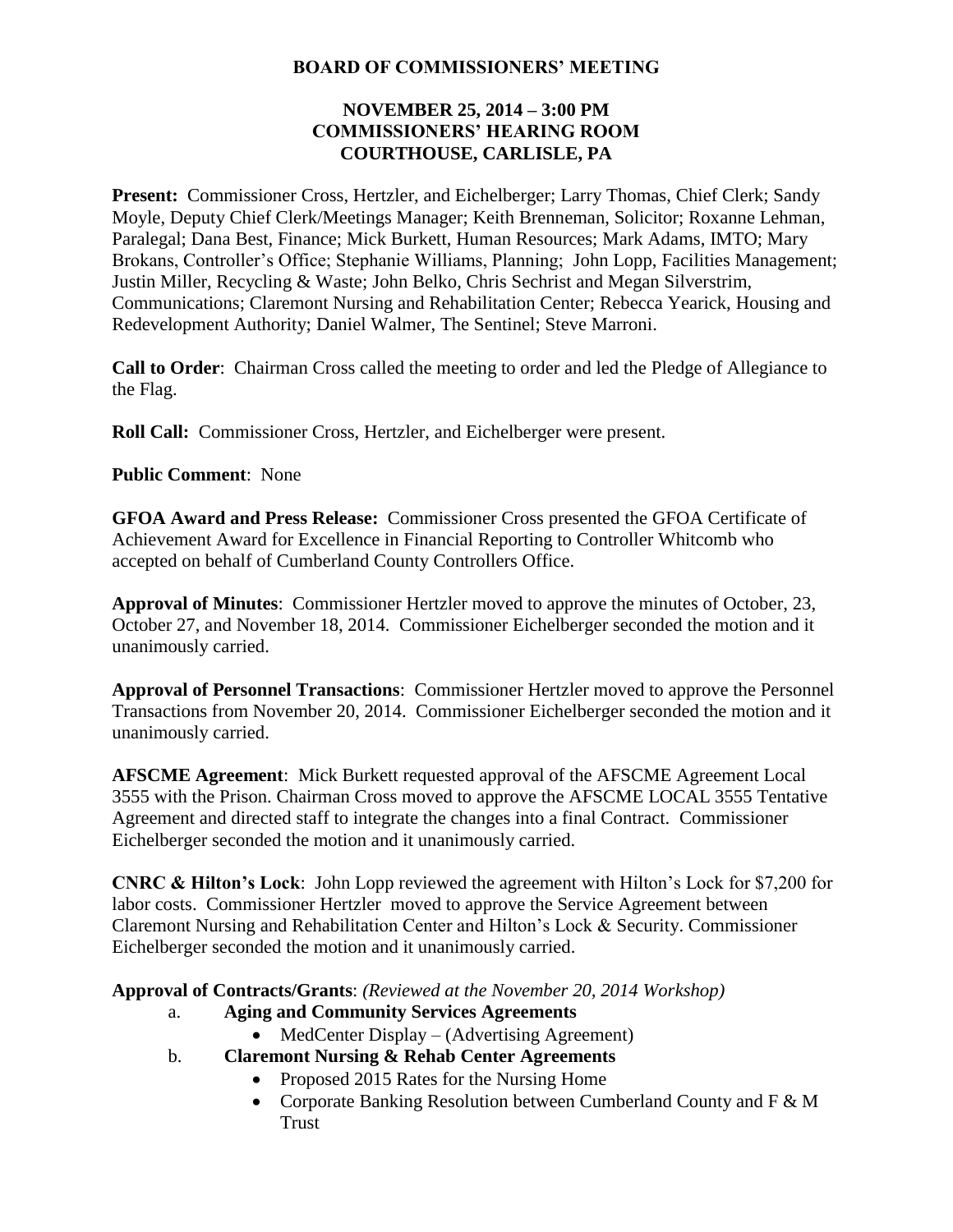Commissioner Eichelberger moved to approve CNRC proposed 2015 rates and the F& M Corporate Banking Resolution. Commissioner Hertzler seconded the motion and it unanimously carried.

#### **Motion:**

Motion to take the following items off the Table: Commissioner Hertzler moved to remove the following items from the table: Annual Review of CNRC Governing Body Bylaws, Notice of Nondiscrimination Policy, Admissions Statement Policy, Statement of Equal Employment Opportunity Policy, Medicare Enrollment Application CMS-855A, and Credit Application with Comcast to Promote Grand Opening of Rehab Unit. Commissioner Eichelberger seconded the motion and it unanimously carried.

- Approval of Annual Review of CNRC Governing Body Bylaws
- Approval of Annual Review of CNRC Notice of Nondiscrimination Policy
- Approval of Annual Review of CNRC Admissions Statement Policy
- Approval of Annual Review of CNRC Statement of Equal Employment Opportunity Policy

Commissioner Hertzler moved to approve the CNRC Annual Review items. Commissioner Eichelberger seconded the motion and it unanimously carried.

- Approval of Medicare Enrollment Application CMS-855A
- Approval of Credit Application with Comcast to Promote Grand Opening of Rehab Unit

Commissioner Hertzler moved to approve Medicare Enrollment Application CMS-855A and the Credit Application with Comcast. Chairman Cross seconded the motion and it unanimously carried. Commissioner Eichelberger asked for clarification of the application. The credit application has a limit of \$8,500. Chief Clerk Thomas explained that there will be a full review of the marketing plan at the finance meeting tomorrow. Chairman Cross stated that this does not commit the County to the Marketing Plan, only a credit application. Dana Best explained how the credit amount of \$8,500 is the expense limit.

# c. **District Attorney/Victim Services Grants**

- Rights and Services Act (RASA) Grant Modification
- STOP Grant Modification

# d. **Library System**

• Request Commissioners Consent to Transfer \$349,155 from Strategic Development Fund to Operating Fund on 2015

# e. **Planning**

- Land Partnership Grant Recommendations
- Repairs to Bishop Bridge
- Bishop Bridge Strategy

# f. **Public Safety Agreements**

- Archonix Systems, LLC
- Mission Critical Partners, Inc. (Addendum)
- Priority Dispatch

# g. **Veterans Affairs Agreement**

• Metro Flag Company

Commissioner Hertzler moved to approve the Contracts and Grants a.,c.,d.,e.,f minus the Bishop Bridge repairs and, g, that were reviewed at the November 20, 2014 Workshop. Commissioner Eichelberger seconded the motion and it unanimously carried. .

**Commercial Revitilization and Shopsteading Loan Program:** Commissioner Hertzler moved to approve the Commercial Revitalization and Shopsteading Loan Program Re: Gray Water Ops, LLC that was reviewed at the November 20, 2014 Workshop. Commissioner Eichelberger seconded the motion and it unanimously carried.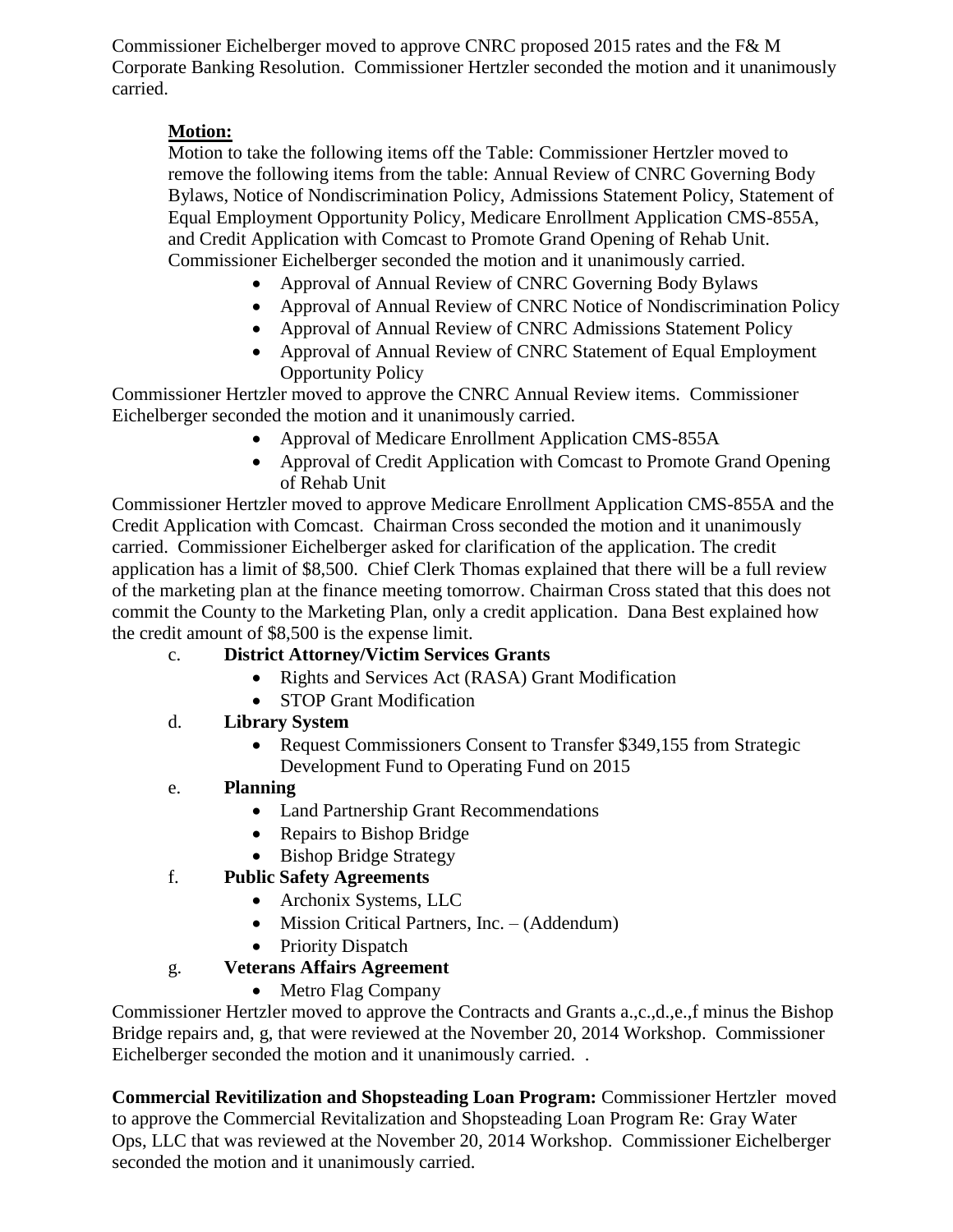**Commercial Façade Loan Program**: Commissioner Eichelberger moved to approve the Cumberland County Commercial Façade Loan Program – Recommendation to become Cumberland Streetview Grant Program, that was reviewed at the November 20, 2014 Workshop. Commissioner Hertzler seconded the motion and it unanimously carried.

**Capital Projects**: Approval of the Capital Project Requests that were reviewed at the November 20, 2014 Workshop.

a. IMTO – Replacement of two Cisco Switches – Commissioner Eichelberger moved to approve replace of two Cisco switches. Commissioner Hertzler seconded the motion and it unanimously carried.

b. Kronos Implementation at the Public Safety building - Commissioner Eichelberger moved to approve Kronos for Public Safety. Commissioner Hertzler seconded the motion and it unanimously carried.

#### **Bid Awards:**

- a. Approval to Award the Heavy Maintenance and Repair Service Contract for Industrial Composting Equipment to Plasterer Equipment Co., Inc. and Execute the Contract Subject to the Solicitor's Approval. Commissioner Eichelberger moved to award Plasterer Equipment Co., Inc., the lowest responsible bidder and approve execution of the contract subject to Solicitors approval. Commissioner Hertzler seconded the motion and it unanimously carried.
- b. Approval to Award the Towing and Light Maintenance and Repair Services for Heavy Duty Recycling Equipment and Vehicles Contract to John's Mobile Repair and Execute the Contract Subject to the Solicitor's Approval. Commissioner Hertzler moved to award John's Mobile Repair, the lowest responsible bidder and approve execution of the contract subject to Solicitors approval. Commissioner Eichelberger seconded the motion and it unanimously carried.

**CNRC Management Services Advertising**: Commissioner Eichelberger moved to approve the Authorization to Advertise Requests for Proposals for Claremont Nursing Home Management Services that was reviewed at the November 20, 2014 Workshop. Commissioner Hertzler seconded the motion and it unanimously carried.

**Aging and Community Services Reappointments**: Commissioner Hertzler moved to approve reappointments of Mary Blume and Rachael McKinney to the Aging and Community Services Advisory Board to three years terms to expire December 31, 2014. Chairman Cross seconded the motion and it unanimously carried.

**General Disbursement Transfer Authorizations**: Commissioner Hertzler moved to approve the General Disbursement Transfer Authorizations. Commissioner Eichelberger seconded the motion and it unanimously carried.

|             | a. $11/14/14$ | \$2,756,126.10           |
|-------------|---------------|--------------------------|
| h.          | 11/15/14      | \$1,945,678.62           |
| $c_{\cdot}$ | 11/17/14      | \$3,317.66               |
|             | d. $11/18/14$ | \$ 506,599.04            |
|             | e. 11/18/14   | \$2,195,612.73           |
| $f_{\cdot}$ | 11/21/14      | \$920,210.81             |
|             | g. 11/21/14   | \$130,388.09             |
|             | h. 11/28/14   | 1,365.74<br>$\mathbb{S}$ |

**Executive Sessions**: Chief Clerk Thomas reported an Executive Session was held on November 20, 2014 @ 11:45 a.m., Re: Personnel Issues